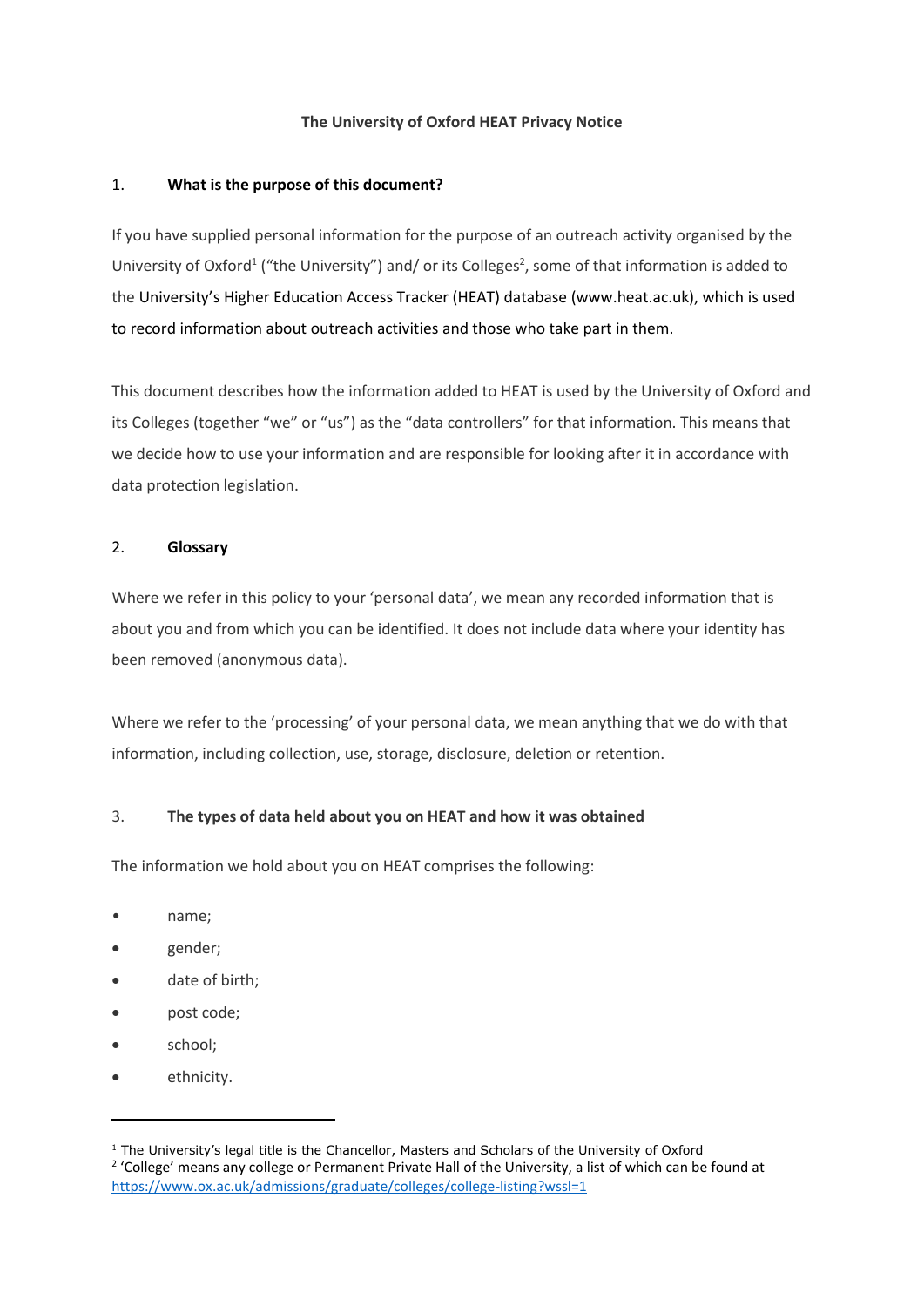We obtained this data when you took part in outreach events/activities organised by the University (including its Departments and Faculties) and/or the Colleges. Information about your ethnicity is a special category of more sensitive personal data and will only be held if you volunteered it when you took part in an event/activity.

We may also add to HEAT information about you that we collect from third parties, including the Office for Students (OfS -www.officeforstudents.org.uk), the Higher Education Statistics Agency (HESA - www.hesa.ac.uk), the University and Colleges Admissions Service (UCAS - www.ucas.com), the Department for Education (DfE - www.education.gov.uk), Skills Funding Agency (SFA – www.skillsfundingagency.bis.gov.uk) and ACORN (www.acorn.caci.co.uk). This information may contain statistics about the area in which you live, for example, how many people from your area go on to higher education. Data from these sources will also allow us to track your own educational journey from school to higher education, for example, which university you end up at and what type of degree you obtain.

### 4. **How we use the data on HEAT**

We use the data in section 3 for the following purposes:

- monitoring and evaluating the effectiveness of our outreach programmes;
- producing statistics, including event application and participation numbers, and participant outcomes; and
- tracking future outcomes of event participants, including applications to the University and other Higher Education Institutions.

Using your data for these purposes is necessary for tasks that we carry out in the public interest (promoting and widening access to Higher Education) and to meet our legitimate interests in promoting applications to the University from under-represented groups.

# 5. **Who is using your personal data and who will it be shared with?**

HEAT is a shared database used by a variety of organisations to identify which activities are most helpful in preparing students for higher education and progressing to employment. Users of HEAT include: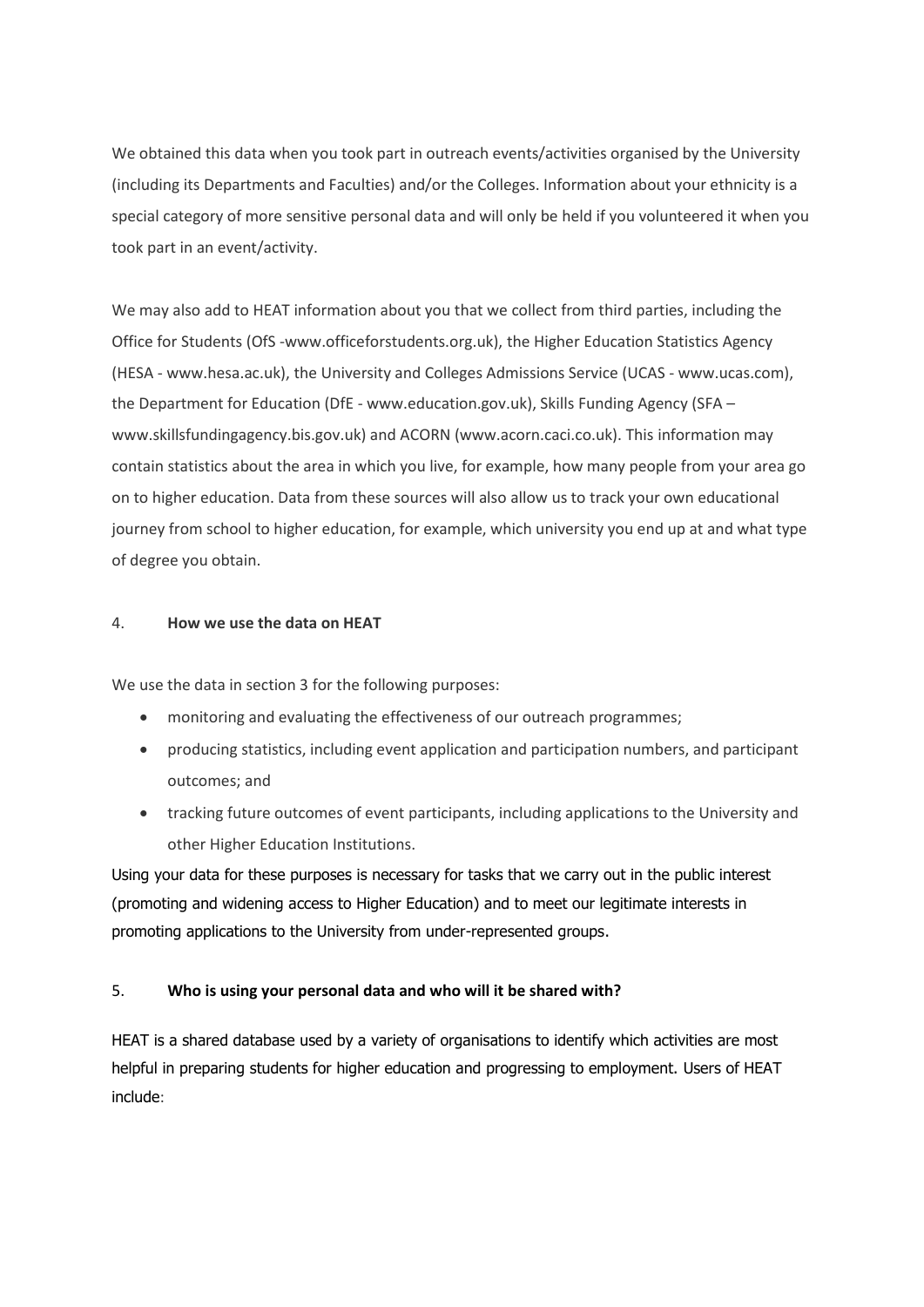- departments and faculties of the University and Colleges that organise outreach activities. They will have access to your personal data contained in HEAT for the purposes set out in Section 4 above.
- entities associated with the University, including student led organisations such as OUSU and educational charities, and your school, college and/or training organisation. These organisations will only have access to your personal data contained in HEAT if they were involved in organising an outreach event which you attended.

We may also share your data with HESA, UCAS, DfE and SFA to help determine whether our activities are helping participants move on from school into Higher Education and employment.

# 6. **Transfer of your data outside of the European Economic Area (EEA) <sup>3</sup>**

There may be occasions when the sharing explained above involves the transfer of your data outside the EEA, for example, to a service provider based overseas. Such transfers will only take place if one of the following applies:

- the country receiving the data is considered by the EU to provide an adequate level of data protection;
- the transfer has your consent;
- the transfer is necessary for the performance of a contract with you or to take steps requested by you prior to entering into that contract; or
- the transfer is governed by approved contractual clauses.

# 7. **How long will we retain your data?**

Providing high quality outreach activities means being able to compare our activities and to determine which ones best help students to move on to Higher Education and employment. How long this takes will vary depending on your age at the time of participation in an outreach activity.

In order to conduct long-term evaluation, tracking and research about access to Higher Education, we will retain your data for as long as we need it to meet the purposes set out above.

**.** 

<sup>&</sup>lt;sup>3</sup> The EU plus Norway, Lichtenstein and Iceland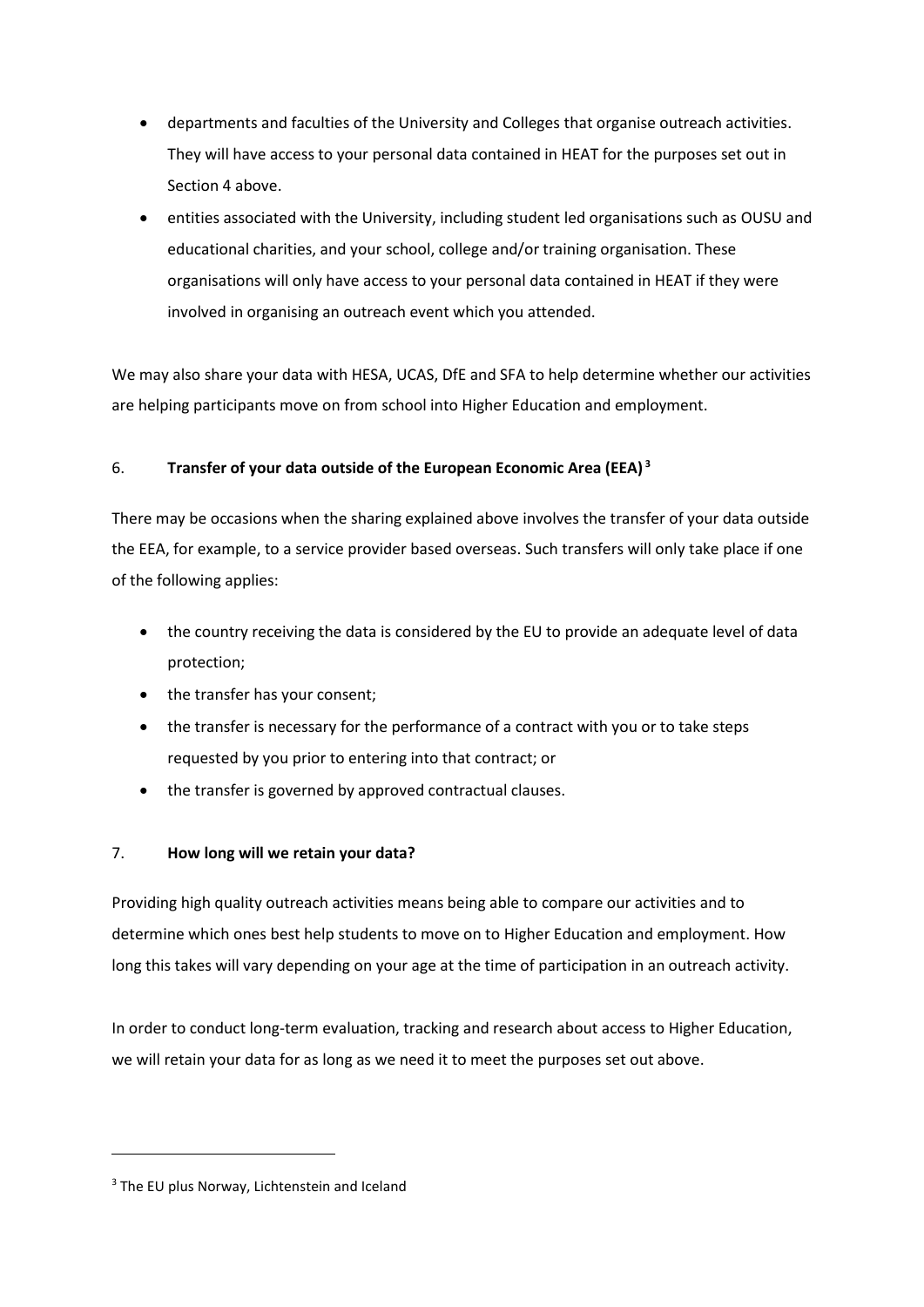#### 8. **Your rights**

Under certain circumstances, by law you have the right to:

- **Request access** to your data (commonly known as a "subject access request"). This enables you to receive a copy of your data and to check that we are lawfully processing it.
- **Request correction** of your data. This enables you to ask us to correct any incomplete or inaccurate data we hold about you.
- **Request erasure** of your data. This enables you to ask us to delete or remove your data in certain circumstances, for example, if you consider that there is no good reason for us continuing to process it. You also have the right to ask us to delete or remove your data where you have exercised your right to object to processing (see below).
- **Object to processing** of your data where we are relying on our legitimate interests (or those of a third party) and there is something about your particular situation which makes you want to object to processing on this ground.
- **Request the restriction of processing** of your data. This enables you to ask us to suspend the processing of your data, for example if you want us to establish its accuracy or the reason for processing it.
- **Request the transfer** of your data to another party.

Depending on the circumstances and the nature of your request it may not be possible for us to do what you have asked, for example, where there is a statutory or contractual requirement for us to process your data and it would not be possible to fulfil our legal obligations if we were to stop. Further information on your rights is available from the [Information Commissioner's Office](https://ico.org.uk/) (ICO).

If you want to exercise any of the rights described above or are dissatisfied with the way we have used your information, please contact the University's Information Compliance Team at [data.protection@admin.ox.ac.uk.](mailto:data.protection@admin.ox.ac.uk) The same address can be used to contact the University's Data Protection Officer. We will seek to deal with your request without undue delay, and in any event in accordance with the requirements of the GDPR. Please note that we may keep a record of your communications and/or share your communications with the relevant College(s) to help us resolve any issues which you raise.